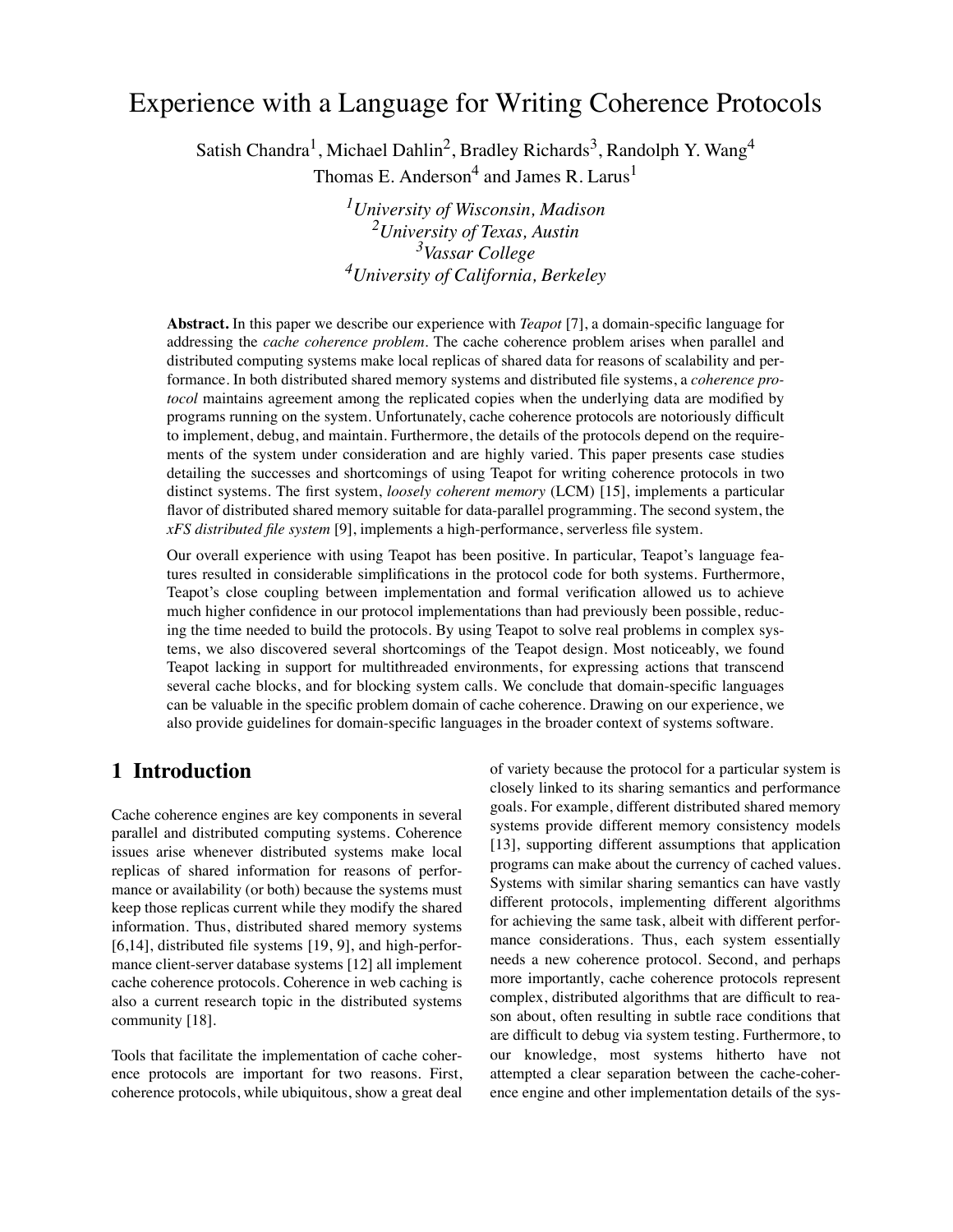tem, such as fault management, low-level I/O, threads, synchronization, and network communication. It is not difficult to imagine the hazards of this approach. The implementor cannot reason about the coherence protocol in isolation from other details, and any modification she makes in the system can potentially impact the correctness of the coherence protocol, a debugging nightmare. Experimentation with newer protocols is a perilous proposition at best.

Teapot is a protocol writing environment that provides two significant improvements over writing ad-hoc C code. First, it is a domain-specific language specifically designed to write coherence protocols: it forces a protocol programmer to think about the logical structure of a protocol, independent of the other entanglements of a system, and language features of Teapot facilitate the task of expressing the control structure commonly found in coherence protocols. Second, Teapot facilitates automatic verification of protocols because it not only translates Teapot protocols into executable C code, it also generates input code for Mur $\Phi$ , an automatic verification system from Stanford[10]. Mur $\Phi$  can then be used to detect violations of invariants in a modest amount of verification time. For example, our system might report a stylized trace of a sequence of events that would cause a deadlock. A protocol can be run through a verification system prior to actual execution to detect possible error cases *without* having to manually rewrite the protocol in Mur $\Phi$ 's input language.

The Teapot work was originally undertaken to aid protocol programmers in the context of the Blizzard distributed shared memory system[24]. Blizzard exports a cache-coherence protocol programming interface to an application writer, so she can supply a coherence protocol that best suits the requirements of her application. Writing such protocols in C, without domain-specific tools, turned out to be a difficult task, fraught with problems of deadlocks, livelocks, core dumps, and most annoyingly, wrong answers. After few initial protocols (all variants of ordinary shared memory protocols) were successfully developed using Teapot, the Blizzard team at Wisconsin wrote several other, more complicated coherence protocols for their system. We report on one such protocol here. Subsequently, the xFS team at UC Berkeley adopted Teapot to write the coherence protocol of their distributed file system. As expected, these teams encountered several rough spots, because the original Teapot design did not anticipate all of the requirements of other protocols in the context of Blizzard, much less those arising in a distributed file system context.

This paper describes our experiences with using Teapot to implement the coherence engines in two distinct systems. In both systems, we found Teapot to be vastly superior to earlier efforts to implement the protocols using C without any domain-specific tools. The paper makes several contributions. First, it highlights the aspects of Teapot that proved successful across several protocols:

**•** *Domain-specific language constructs*, such as a state-centric control structure and continuations, simplified the protocol writing task.

**•** *Automatic protocol verification* using the  $Mur\Phi$  system improved system confidence and reduced testing time.

Perhaps more importantly, this paper also discusses shortcomings of the language that became apparent only when we attempted to develop protocols that were much more complicated than the simple protocol examples on which Teapot was originally tested. In particular, our experience indicates that improved support for multithreaded environments, for protocol actions that affect multiple blocks, for local protocol actions that might block, and for automated verification test strategies would further ease the job of a protocol designer. Finally, the paper generalizes our experience to provide guidelines for future domain-specific languages for systems software.

The rest of the paper is organized as follows. Section 2 provides some basic background on cache coherence protocols and describes the implementation problems generally faced by protocol programmers. Section 3 introduces the language features in Teapot that address the difficulties presented in Section 2. Section 4 presents the case-study of LCM, and Section 5 presents the casestudy of xFS. Section 6 describes some related work. Section 7 concludes the paper with implications for domain-specific languages for systems software.

## **2 Coherence Protocols and Complications**

In systems with caching, read operations on shared data typically cache the value after fetching it from remote nodes, in the expectation that future read references will "hit" locally. Write operations on shared data must take steps—coherence actions—so readers with cached values do not continue to see the old value indefinitely. This section describes coherence protocols in more detail in the context of distributed shared-memory systems, though the issues discussed apply equally well to other contexts with appropriate changes in terminology.

Shared-memory systems can be implemented using a pair of mechanisms: access control and communication.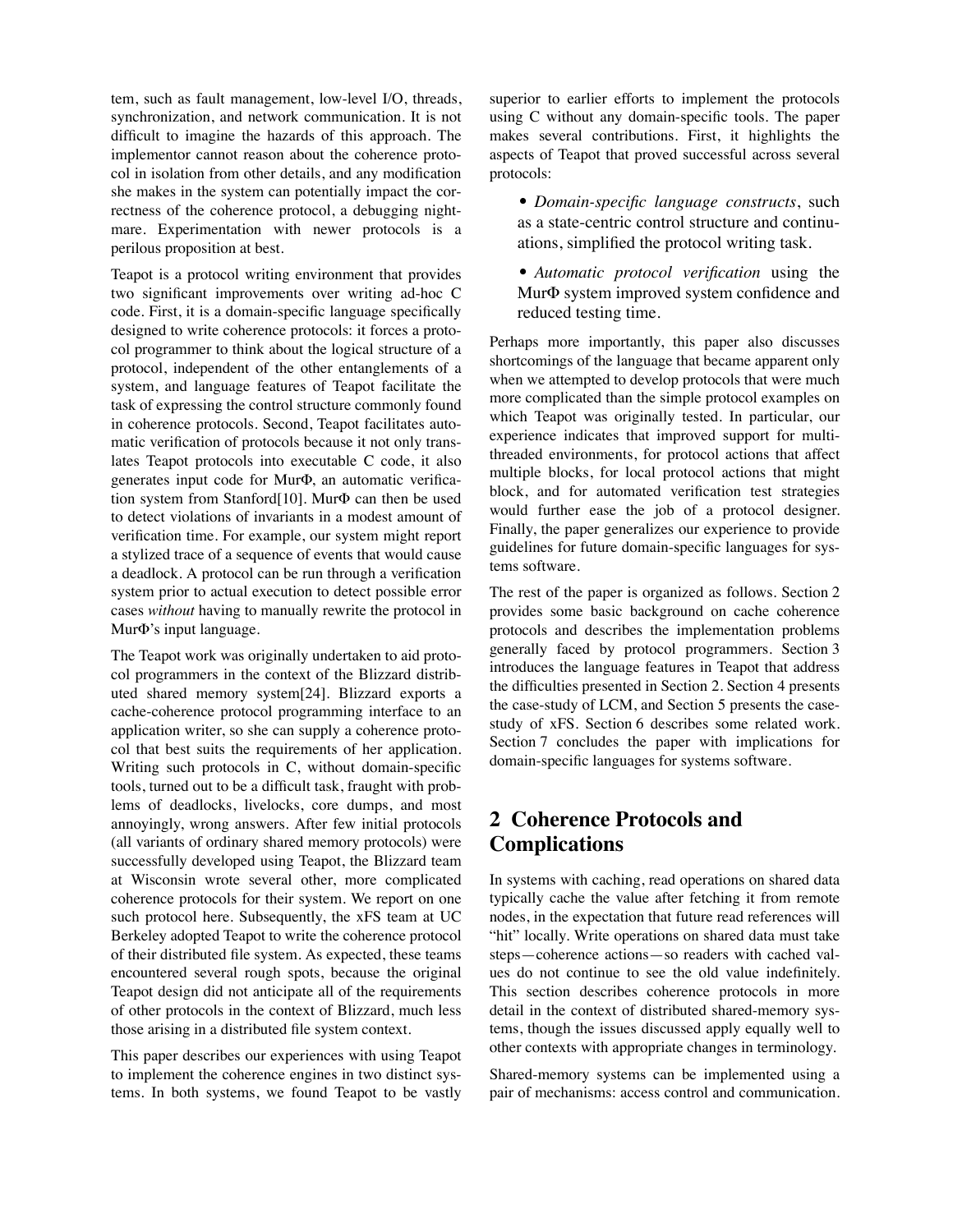

**Figure 1:** Idealized protocol state machine for (a) the non-home side, and (b) the home side. Transitions are labeled with causes and, in parentheses, actions.

Access control allows the system to declare which types of accesses to particular regions of memory are permitted. These permissions typically include—no access (*invalid*), reads only (*readonly*), and both reads and writes (*readwrite*). Performing an illegal access (for example, writing a *readonly* region) causes an *access fault* and invokes the coherence protocol. Communication allows a system to exchange control information and data between processors. The coherence protocol comes into play at an access fault. It must obtain a copy of the referenced data with appropriate access permissions and satisfy the access. Many protocols designate a *home node* that coordinates accesses to a particular range of memory addresses. The faulting processor sends a request to the home node for a copy of the required data, which responds with the data after updating its bookkeeping information. After receiving the response, the faulting processor typically caches the data so subsequent accesses will succeed without communication.

A common technique for ensuring coherence allows at most a single writer or multiple readers for any block of memory at a time. When the home receives a request for a writable copy of the block, it asks processors currently holding a readable copy to invalidate it, i.e. allow no further accesses. A writable copy can then be sent to the requestor. A cache coherence protocol specifies the actions taken by the home and caching processors in response to access faults and incoming messages. These actions are commonly captured by finite state machines, with transitions between protocol *states* occurring in response to faults and messages. Figure 1 shows sample state machines describing protocol actions for a caching processor and the corresponding home side. Both the home and caching processors associate a state with each memory block. At an access fault or upon a message arrival, the protocol engine consults the appropriate block's state to determine the correct action. Typical protocol actions involve sending messages and updating the state, the access permissions, and contents of a memory block. Home nodes also maintain a *directory*, a per-block data structure that usually keeps track of which processors have a readable copy, or which processor has an exclusive copy.

As an example, consider a (non-home) block that is initially in the *Invalid* state. A processor reading any address within the block causes an access fault, at which time the protocol is invoked. Its action is to send a request to the home node for a readable copy and await a response. Assuming no outstanding writable copy exists (the *Idle* state in Figure 1), the home responds with a readable copy and changes its state to *ReadShared*. The arrival of this message on the non-home side causes the protocol to copy the incoming data to memory and change the block's state to *Readable* (and access permissions are changed from *invalid* to *readonly*).

Unfortunately, specifying protocols is much more difficult than the simple three-state diagrams in Figure 1 would lead one to believe. The main difficulty is that, although the transitions shown *appear* to be atomic, many state changes in response to protocol events cannot be performed atomically. Consider the transition from the *Exclusive* state to the *ReadShared* state in Figure 1. Conceptually, when a request arrives in the *Exclusive* state for a readable copy of a block, the protocol must retrieve the exclusive copy from the previous owner and pass it along to the requestor. The protocol sends an invalidation request to the current block holder, and must await a response before proceeding. But, to avoid deadlock, protocol actions must run to completion and terminate. This requires that an intermediate state, *Excl-To-ReadShared*, be introduced. After sending the invalidation request, the protocol moves to the *Excl-To-ReadShared* state and relinquishes the processor. When the invalidation acknowledgment arrives in this intermediate state, the processor sends a response to the original requestor and completes the transition to *ReadShared*. A revised state diagram incorporating the required intermediate states is shown in Figure 2 (which is still far removed from a realistic protocol).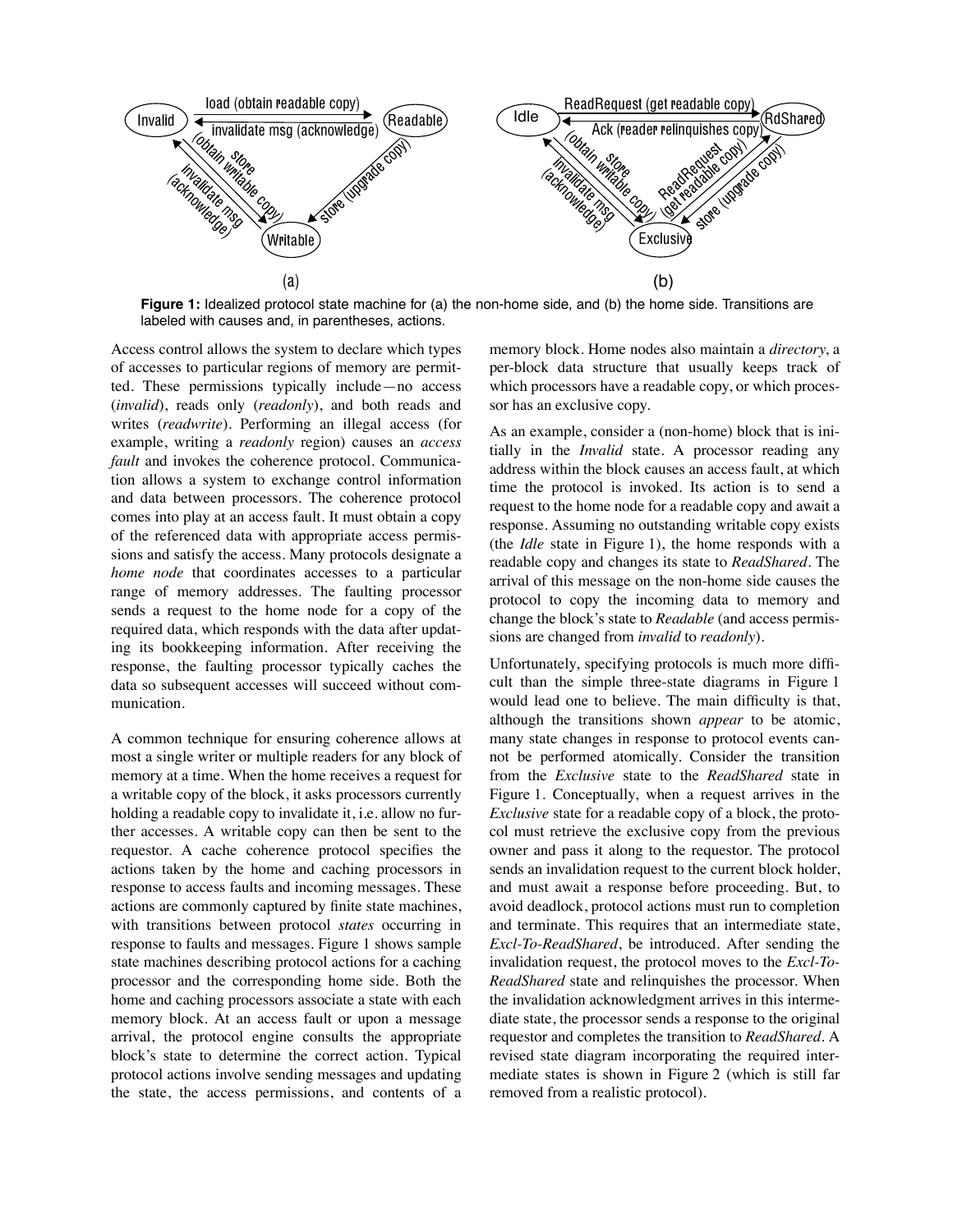

**Figure 2:** State machine (home side) with intermediate states necessary to avoid synchronous communication.

Introducing intermediate states increases the number of states a programmer has to think about. Furthermore, while in an intermediate state, messages other than the expected reply can arrive. For example, before the invalidation response arrives in the *Excl\_To\_ReadShared* state, another request for an exclusive copy could arrive from a different processor. A protocol designer must anticipate the arrival of such unsolicited messages and handle them in an appropriate manner. It may be tempting to not take such messages out of the network while they are not welcome: this, however, is not an option on most systems, because messages must constantly be drained out of the network to avoid deadlock in the network fabric [26].

Message reordering in the network adds to the woes of a protocol programmer. For example, processors may appear to request copies of cache blocks which they already have, if a read request message overtakes an invalidation acknowledgment message in the network. The protocol might have to await delayed messages before deciphering the situation and determining the correct action. Without machine assistance, anticipating all possible network reorderings is a very difficult task!

The traditional method of programming coherence state machines usually resorts to ad-hoc techniques: unexpected messages may be queued, they may be negatively acknowledged (nack'ed), or their presence may be marked by a "flag" variable. Additional flag variables are often used to track the out-of-order arrival of messages as well. These techniques invite protocol bugs. Queuing can easily lead to deadlocks; similarly, nack'ing can lead to livelocks or deadlocks. Flag variables are essentially extra protocol state—failing to update or test a flag at all the right places again leads to correctness problems. Moreover, protocols implemented in this style are very difficult to understand and modify.

The case studies presented in sections 4 and 5 show that all these complications were serious issues in the initial state machine versions of those protocols. In the next section, we highlight the features of Teapot that aid a protocol programmer.

### **3 Teapot**

The Teapot language resembles Pascal with extensions for protocol programming support, but fewer built-in types. Space does not permit a complete description of the language; the reader is referred to the original paper [7] for further language details. The Teapot compiler can generate executable C code from a protocol specification, and can also translate it to code that can be fed to the Mur $\Phi$  verification system[10].

#### **3.1 Verification Support**

The generated Mur $\Phi$  code models the input protocol, but must be supplemented with code describing the system in which the protocol executes. We developed, by hand, routines implementing a typical network model and necessary support routines, as well as a typical *ruleset*. The ruleset drives the verification by generating all possible sequences of loads and stores to one or more simulated shared-memory addresses.

#### **3.2 Teapot Example**

A Teapot program consists of a set of states; each state specifies a set of message types and the actions to be taken on receipt of each message, should it arrive for a cache block in that state. We exhibit some of the features of Teapot using an example; The Teapot code in Figure 3 implements coherence actions for a block in the *Exclusive* state at the home node. Suppose the block receives the request message GET\_RO\_REQ, asking for a readable copy. The action code for this message first sends a PUT\_DATA\_REQ message to the current owner (note that the variable info is a pointer to the directory data structure). Next, it executes a Suspend statement. A Suspend statement is much like a "call-with-current-continuation" of functional programming languages. Syntactically, it takes a program label (L), and an intermediate state (Home\_Excl\_To\_Sh) which it visits "in transition"; the label is passed as an argument to the intermediate state. Operationally, it saves the environment at the point it appears in a handler body and effectively puts the handler to sleep. This mechanism is used to provide a blocking primitive inside a handler,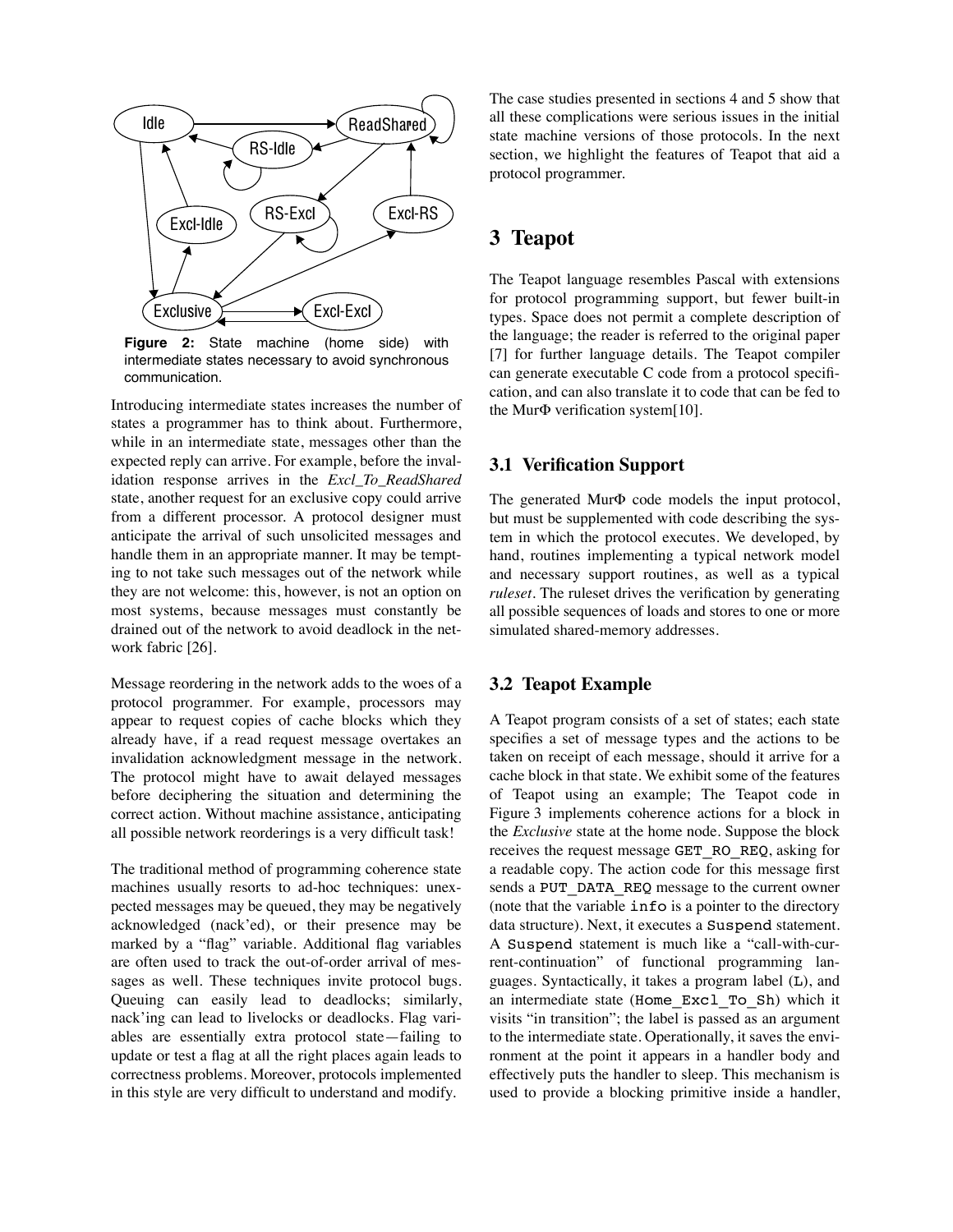```
1. State Stache.Home_Exclusive{}
2. Begin
3. Message GET RO REQ(id:ID; Var info:INFO; src: NODE)
4. Var
5. itor : SHARER_LIST_ITOR;
6. j : NODE;
7. Begin
8. Send(GetOwner(info), PUT DATA REQ, id);
9. IncSharer(info, src);
10. Suspend(L, SetState(info, Home Excl To Sh{L}));
11. -- send out a readable copy to all nodes that want a copy
12. -- (more nodes might want a copy while you were waiting)
13. Init(itor, info, NumSharers(info));
14. While (Next(itor, j)) Do
15. SendData(j, GET RO RESP, id, TPPI Blk No Tag Change);
16. End;
17. End;
18. -- other messages ...
19. Message DEFAULT(id:ID; Var info: INFO; src: NODE)
20. Begin
21. Error("Invalid message %s to Home Exclusive", Msg To Str(MessageTag));
22. End;
23. End;
```
#### **Figure 3:** Teapot example

which physically needs to relinquish the processor every time it is invoked.

What happens in the intermediate state? Figure 4 shows the Teapot code executed when a PUT\_RW\_RESP message arrives. The handler receives the up-to-date content of the cache block from the network, sets its own state to *ReadShared*, and executes a Resume statement. The Resume is the equivalent of a "throw" for a "call-withcurrent-continuation" of functional programming. Syntactically, it takes a continuation parameter (C) as an argument. (Note from line 1 in Figure 4 that the continuation variable C is a state parameter and is a part of the environment visible to all the message handlers in that state.) Operationally, it restarts the suspended handler immediately after the Suspend statement that called this intermediate state. Thus, after the Resume statement, GET\_RO\_RESP\_messages are sent to the set of requesters (see Figure 3 again, lines 13-16). Continuations in Teapot let us avoid having to manually decompose a handler into atomically executable pieces and sequencing them. Further advantages of the Suspend/ Resume primitives are brought out in the case studies Teapot provides a mechanism for handling unexpected messages by queuing. It does not solve the problem of deadlocks directly, but facilitates deadlock detection via verification. In lines 10-13 of Figure 4, all messages not directly handled (DEFAULT) are queued for later execution—these messages are appropriately dispatched once the system moves out of a transient state. Teapot relies on a small amount of system-specific dispatch code to deliver incoming network messages and previously queued messages, based on a state lookup and the message tag. Note that the DEFAULT messages in Figure 3 flag an error because these messages cannot occur in a correctly functioning system.

```
1. State Stache.Home_Excl_To_Sh{C:CONT}
2. Begin
3. Message PUT_DATA_RESP (id: ID; Var info: INFO; src: NODE)
4. Begin
5. RecvData(id, TPPI_Blk_Validate_RW, TPPI_Blk_Downgrade_RO);
6. SetState(info, Home_RS{});
7. Resume(C);
8. End;
9. -- other messages
10. Message DEFAULT (id: ID; Var info: INFO; src: NODE)
11. Begin
12. Enqueue(MessageTag, id, info, src);
13. End;
14. End;
```
**Figure 4:** Teapot example (cont'd)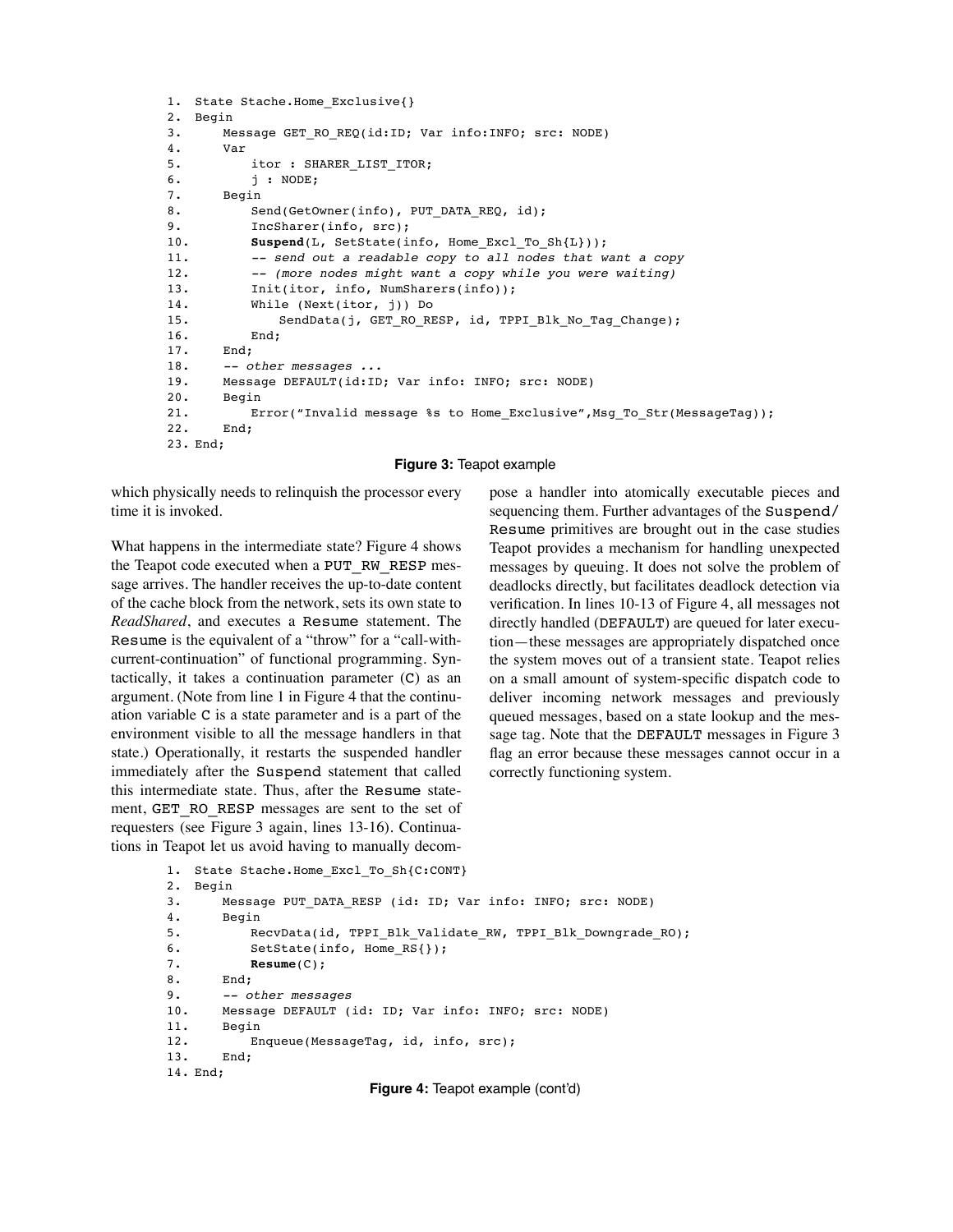## **4 LCM**

.The Loosely Coherent Memory (*LCM*) [15] coherence protocol implements the semantics of the parallel programming language  $C^{**}$  [16] faster than conservative, compiler-implemented approaches. C\*\* is a largegrained data-parallel programming language based on C++ and provides a semantics in which parallel function invocations on aggregate data execute *simultaneously* and *instantaneously*, so conflicting data accesses are impossible. Processes can still collaborate to produce values via a rich set of reduction operations (including user-specified reductions), but the results of these reductions are not available until after all parallel function invocations complete. During a parallel computation, no function invocation can influence the state of another.

LCM helps implement C<sup>\*\*</sup> by allowing protocol-level copies of shared data to develop at runtime and efficiently *reconciling* copies once all tasks have finished. The compiler uses LCM directives to identify memory accesses in parallel functions that can possibly conflict. At these references, LCM copies the memory block containing the accessed location and makes it private to the invocation. If multiple invocations modify the same location, LCM creates local copies for each invocation. These multiple writable copies preserve the semantics of  $C^{**}$ , even though shared memory as a whole is no longer consistent. When the parallel call terminates, LCM reconciles multiple versions of a block to a single consistent value.

LCM provides consistent memory as a default and is similar in many respects to protocols providing sequentially consistent distributed shared memory such as DASH [17], Alewife [1], and Stache[23], but it differs in several key respects. Most importantly, LCM allows global memory to become temporarily inconsistent under program control. During these phases, a given data item may have different values on different processors, making correct management of shared data more difficult. Memory is returned to a globally consistent state by merging these distinct copies into a single value for each data item and ensuring that all processors see these new values. This requires coordination among all processors in the system and mixes computation (merge functions) with traditional protocol actions.

#### **4.1 Initial Implementation**

Our first LCM implementation effort was undertaken without the support of any formal methods or tools. The C code source of the Stache (ordinary shared memory) protocol was available to us, so we used it as a starting point and added extra LCM functionality as required. In retrospect, starting with Stache was an unfortunate decision. Stache, while a relatively simple protocol design, is still a large and complex piece of software. Adding LCM functionality required both that the behavior of existing protocol states be altered and that new states be added—a difficult proposition for the unaided programmer. Small changes in existing states (and the addition of a new states) often had far-reaching effects that were difficult to fully anticipate.

It took several months for a single graduate student, working full-time, to complete the basic protocol modifications, after which a debugging phase began. It took roughly as long to debug the modified protocol as it did to write it in the first place since the protocol was riddled with subtle timing-related bugs, the result of the unpredictable effects of our modifications. A suite of applications was used to debug the protocol—each application exercising a new set of path-specific bugs in LCM which had to be isolated, understood, and repaired. It often took days to identify infrequently-occurring bugs, and the resulting "fixes" often introduced new bugs. Even after the LCM protocol had achieved relative stability, user confidence in its correctness was low.

### **4.2 Teapot and LCM**

An early version of the Teapot system was ready for testing as debugging of the hand-written LCM protocol was being completed, and LCM was reimplemented using Teapot to more thoroughly evaluate the system. The Teapot environment was a vast improvement over the hand-coded approach. We found two language features of Teapot particularly useful: the "state-centric" programming model, and the use of continuations to allow blocking operations in handler code.

In Teapot, one declares a protocol state, then lists the actions to be taken for the various messages that could arrive in that state. This contrasts with the "messagecentric" approach taken in the handwritten protocol, where a single handler is written for each possible message, and a large conditional statement in its body selects the appropriate action based on the recipient block's state. Organizing the protocol by states instead of message type makes it easier to express and implement for several reasons. First, each handler is now a smaller unit of code. Instead of writing a large message handler that must behave correctly for a block in any state, a self-contained handler is written for each combination of message and block state. Second, programmers typically have a well-defined concept of how each state should behave, and grouping handlers by state instead of message type keeps related information close together. A state's behavior can be understood by scan-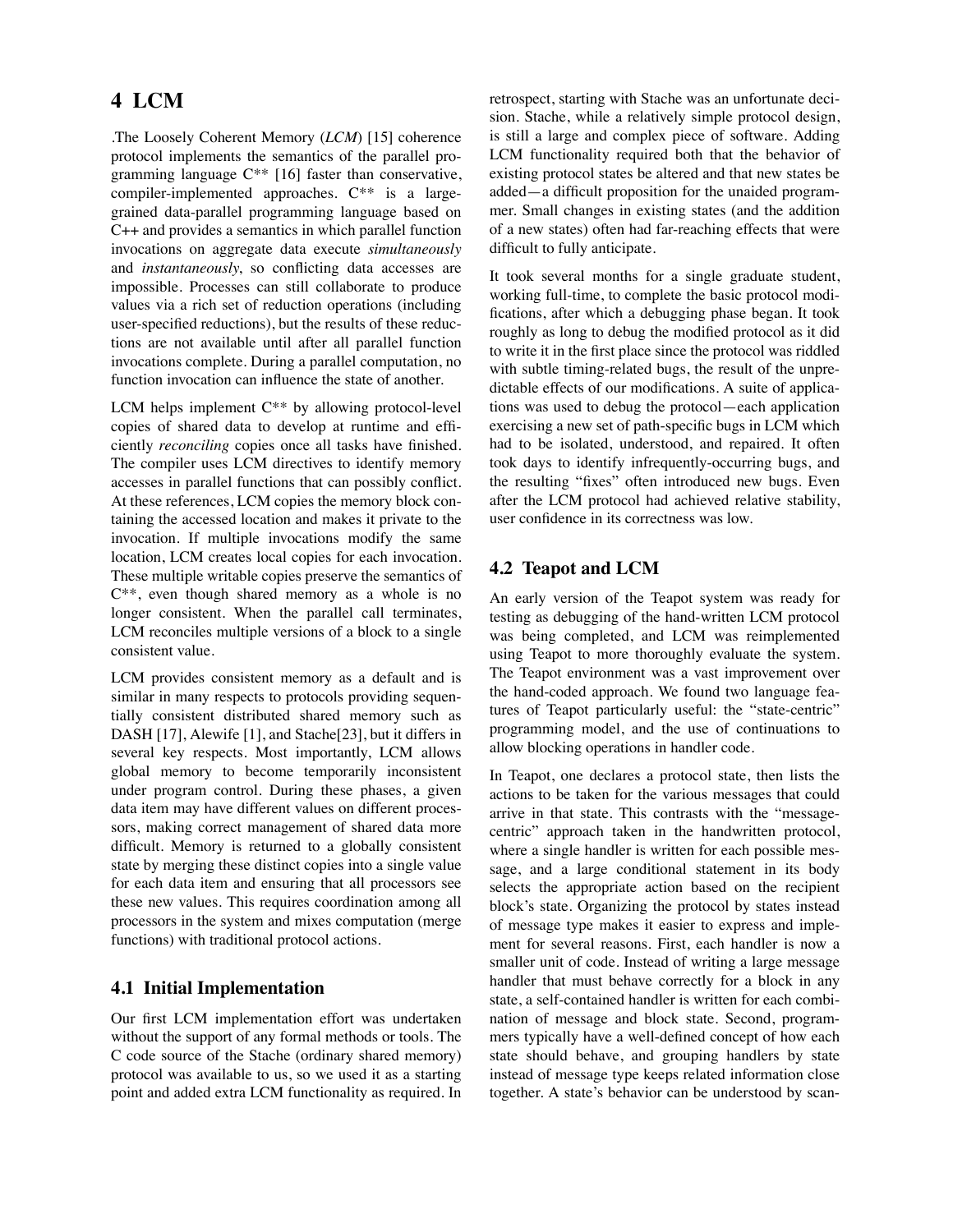```
1. State LCM. Home Excl {}
2. ... other messages
3. Message GET_RO_REQ (id: ID; Var info: INFO; src: NODE)
4. Begin
5. [...]
6. If (SameNode(src, GetOwner(info))) Then
7. Suspend(L, SetState(info, Home Excl To Idle{L}));
8. If (SameState(GetState(info), Home_Idle{})) Then
9. SetState(info, Home_RS{});
10. AccChg(id, TPPI Blk Downgrade RO);
11. Else
12. If (InSharers(info, src)) Then
13. Suspend(L2, SetState(info, Home Await PUT ACCUM{L2}));
14. Endif;
15. Endif;
16. [...]
17. Else
18. Send(GetOwner(info), PUT_DATA_REQ, id);
19. Suspend(L1, SetState(info, Home Excl To Sh{L1}));
20. IncSharer(info, src);
21. [...]
22. Endif;
23. [...]
24. End;
```
**Figure 5:** Teapot handler code containing multiple Suspend statements

ning a set of consecutive handlers, instead of having to look through the entire protocol for actions relevant to a given state. This makes modification and debugging easier as well. Of course, in retrospect, we could have adopted a state-centric organization in the handwritten protocol, but the C language did not make the benefits of doing so immediately obvious while the Teapot system enforced a disciplined programming style that utilized the better design choice.

Teapot's continuations also made an enormous improvement in handler legibility. Even for handlers using a single Suspend statement, keeping the code on either side of the call in the same handler dramatically increased readability. Some handlers used as many as three Suspend statements, and therefore had to be split into multiple code fragments in the handwritten version. Figure 5 shows part of an LCM handler with three Suspend statements. Without continuations, this code would have been split into at least four distinct handlers making it much harder to write and debug. Teapot also allows dynamic nesting of continuations, a feature used numerous times during the specification of LCM. For example, the first Suspend in Figure 5 moves to the Home Excl To Idle state, where other handlers (not shown) may suspend again to await delayed messages

Even with the cleaner design, we uncovered a total of 25 errors with Teapot's automatic verification tool. (Each error was fixed as soon as it was detected and understood, and the verification step was repeated.) Many of these were subtle bugs that were unlikely to occur often in practice, but were all the more dangerous as a result. Figure 6 illustrates an LCM bug that is representative of those found through verification. Both diagrams show messages being exchanged between a pair of processors, with time increasing from top to bottom. In each case, a preceding exchange of messages (not shown) has left the cache (non-home) side with the exclusive copy of a given coherence.block

In Figure 6a, the caching processor performs an LCM modification of the block, creating a version that is inconsistent with respect to other copies in the system. However, since the cache side held the exclusive copy at the time it performed the modification, it first sends a *copy* of the block home. This data can be used by the home to respond to requests for the block from other processors. The block is returned home via a PUT\_MOD message when the cache side is finished. The second LCM modification then faults and requests the block back from the home.<sup>1</sup> Messages have been reordered in the network such that the first to appear at the home is the request for data. The home detects the reordering, since the requestor already *has* a copy of the block according to directory information. The correct action in this case is to await the SHARE\_DATA message, then satisfy the request. The home leaves the block in the Home LCM state to denote the fact that at least one processor has created its own version of the block.

<sup>1.</sup> This scenario arises frequently in applications where a given processor handles several of a set of parallel tasks consecutively.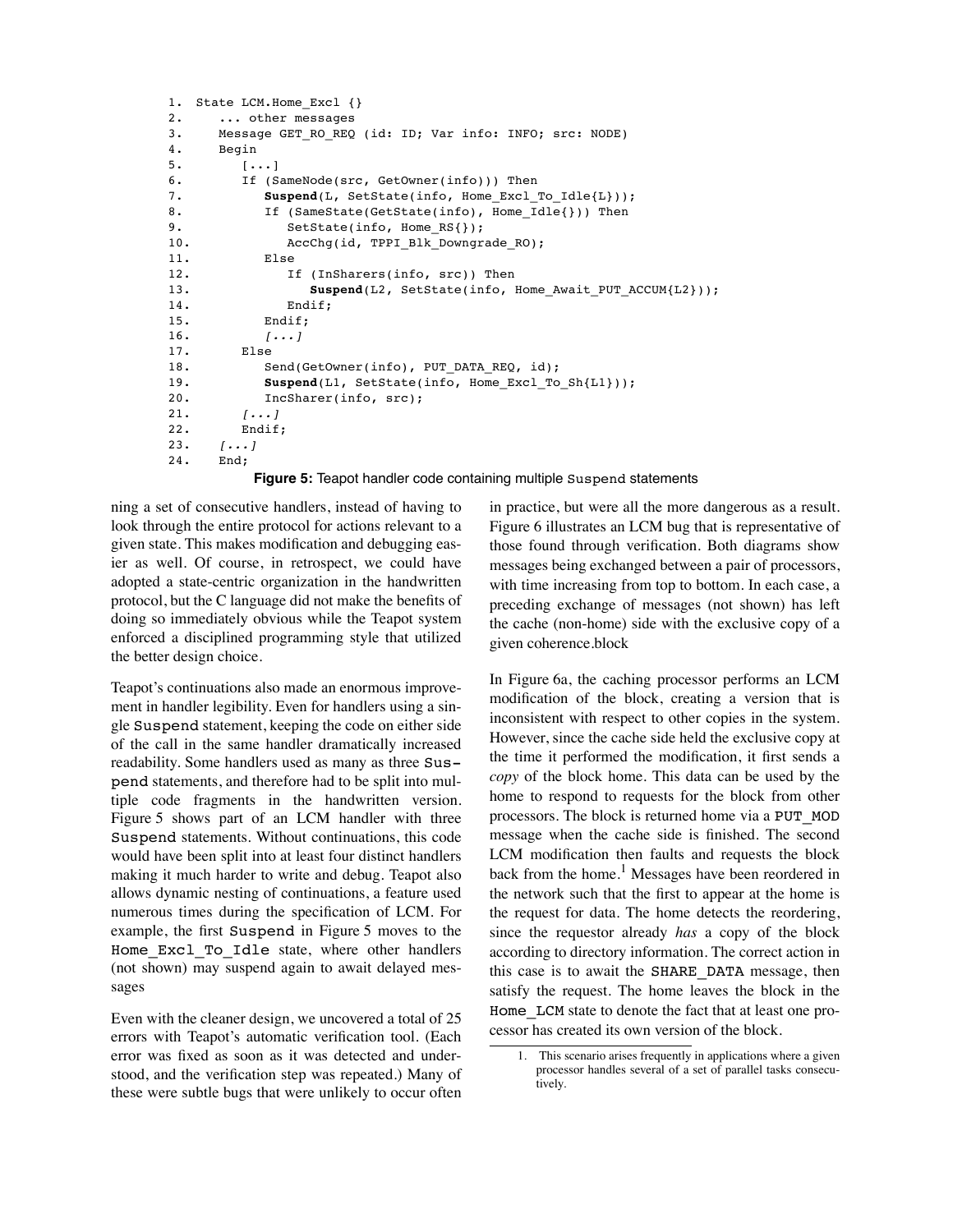

Figure 6: Two different scenarios in which a GET RO REQ arrives in state Home Exclusive. The appropriate response to the message is different in each case.

Initially, we thought the arrival of the GET\_RO\_REQ in the Home\_Excl state always implied the message reordering scenario in Figure 6a, and both the hand-written version of LCM and the first Teapot version encoded this assumption. Unfortunately, in the more complicated case shown in Figure 6b, this caused the protocol to respond incorrectly. The home should instead await the PUT DATA RESP message, transition to the Home\_Idle state, and satisfy the request. Correcting the protocol is straightforward once the two scenarios have been identified, but it is unreasonable to expect an unaided programmer to have foreseen such a bug, due to the complexity of the cases involved. Enumerating all chains of protocol events and ensuring that they are properly handled is a job much better handled through verification.

Using Teapot, the new version of the LCM protocol was written, verified, and running applications in two weeks' time. Only one bug was uncovered during field testing of the new protocol, and it occurred in a simple support routine that was intentionally *not* simulated.<sup>1</sup> Also, because of Teapot, we were able to implement easily three variants of LCM: one that eagerly sends updates to consumers at the end of an LCM phase, another that manages multiple, distributed copies of some data as a performance optimization, and a version that incorporates both of these features.

#### **4.3 Teapot Shortcomings**

While Teapot made it significantly easier to get LCM written and working, it fell short of our needs in several respects. One significant obstacle is Teapot's inability to perform actions across a *set* of blocks. A message handler, for example, can only update the state of the block to which a message is directed. In LCM, action must periodically be taken across a collection of blocks. For example, during the reconciliation phase, a processor returns *all* modified blocks to their homes, where they are merged with copies from other processors. An event handler was written to carry out this flushing operation for a single block, but the handler must somehow be invoked for each block returned. As an application runs, the LCM protocol constructs a list of modified blocks that require flushing at the next reconciliation. This list is traversed when the reconciliation phase begins, and the appropriate event handler invoked on each block. Additional C code was written to traverse the list and invoke handlers in the executable version of the protocol, but this code is outside the scope of the Teapot protocol specification and therefore cannot be verified. The work around in Teapot was to structure the Mur $\Phi$ ruleset so that, during a reconciliation, it invoked the handlers for each block in the list. This restructuring significantly increased the complexity of the ruleset and therefore the chances that it could contain an error.

Even without operations on sets of blocks the ruleset for LCM was already much more complicated than those for our previous protocols. Unlike Stache, where any arbitrary stream of interleaved loads and stores to shared memory must be handled, LCM only properly handles stylized sequences of loads and stores. There are distinct phases that all processors must agree to initiate, in which only certain access patterns are legal. Encoding this into a ruleset was a lengthy, complicated, and potentially error-prone process, and represented a significant fraction of the work required to implement LCM. It would be preferable to generate such rulesets automatically from a high-level description of a protocol's memory model, but we currently are unaware of any techniques for doing so.

<sup>1.</sup> The routine was deemed too simple to be hiding any bugs.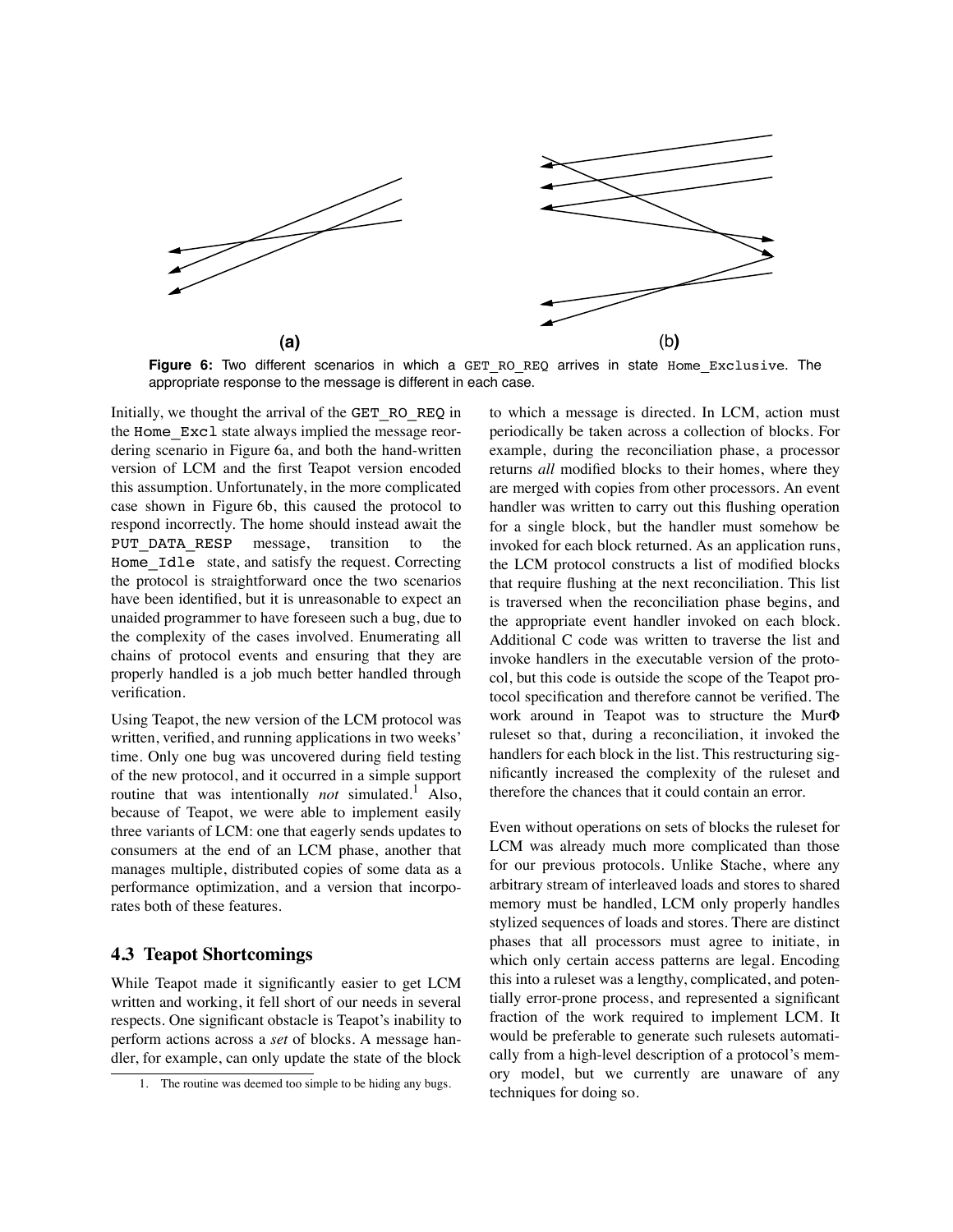The last shortcoming was relatively minor. Teapot currently does not allow the testing of a pair of expressions for equality. There were several places in the protocol where pairs of states or node identifiers needed to be compared, and an external routine had to be written to perform these tests. Future releases of Teapot should extend the language such that comparisons can be done without resorting to external procedures.

## **5 xFS**

xFS, a network file system described in several previous papers[2,9], is designed to eliminate all centralized bottlenecks and efficiently use all resources in a network of workstations. One of the most important features of xFS is its separation of data storage from data management. This separation, while offering superior performance and scalability compared to traditional file systems, also requires a more sophisticated cache coherence protocol. In addition, other aspects of the cluster file system environment—such as multi-level storage and reliability constraints—further complicate the system compared to more traditional DSM coherence protocols. Due to these aspects of the design, we found it difficult to implement a correct protocol with traditional methods. The use of Teapot has resulted in clearer abstraction levels, increased system confidence, and reduced complexity in the implementation of cache coherence in xFS. At the same time, there are significant differences between xFS and the original applications which Teapot was designed to support. These differences have revealed some shortcomings of Teapot.

### **5.1 Caching in xFS**

The three main components of an xFS system are the *clients*, the *managers*, and the *storage servers*. Under the xFS architecture, any machine can be responsible for caching, managing, or storing of any piece of data or metadata by instantiating one or more of these subsystems. Figure 7 shows a sample xFS installation.

Each of the three subsystems implements a specific interface. A client accepts file system requests from users, sends data to storage servers on writes, forwards reads to managers on cache misses, and receives replies from storage servers or other clients. It also answers cooperative cache forwarding requests from the manager by sending data to other clients. The job of the metadata manager is tracking locations of file data blocks and forwarding requests from clients to the appropriate destinations. Its functionality is similar to the directory manager in traditional DSM systems.



**Figure 7:** A sample xFS configuration. Clients, managers, and storage servers provide a global memory cache, a distributed metadata manager, and a striped network disk respectively.

Finally, the storage servers collectively provide the illusion of a striped network disk.

xFS employs a directory-based invalidate cache coherence protocol. This protocol, while similar to those seen in traditional DSM systems, exhibits four important differences that prevent xFS from using previously developed protocols and that complicates the design of xFS. (1) xFS separates data management from data storage. Although this separation allows better locality and more flexible configuration, it splits atomic operations into different phases that are more prone to races and deadlocks. (2) xFS manages more storage levels than traditional DSM systems. For example, it must maintain the coherence of the kernel caches, write-ahead logs, and secondary storage. (3) xFS must maintain reliable data storage in the face of node failures, requiring protocol modifications that do not apply to DSM systems. For example, a client must write its dirty data to storage servers before it can forward it to another client. (4) The xFS client is heavily multi-threaded and it includes potentially blocking calls into the operating system, introducing more chances for synchronization errors not seen in DSM systems.

#### **5.2 Implementation Challenges**

The xFS design and environment make the implementation and testing of cache coherence in xFS more difficult than in most systems. The usual problems of proliferation of intermediate states and subtle race conditions were even worse for xFS, as described in the following.

#### **5.2.1 Unexpected Messages and Network**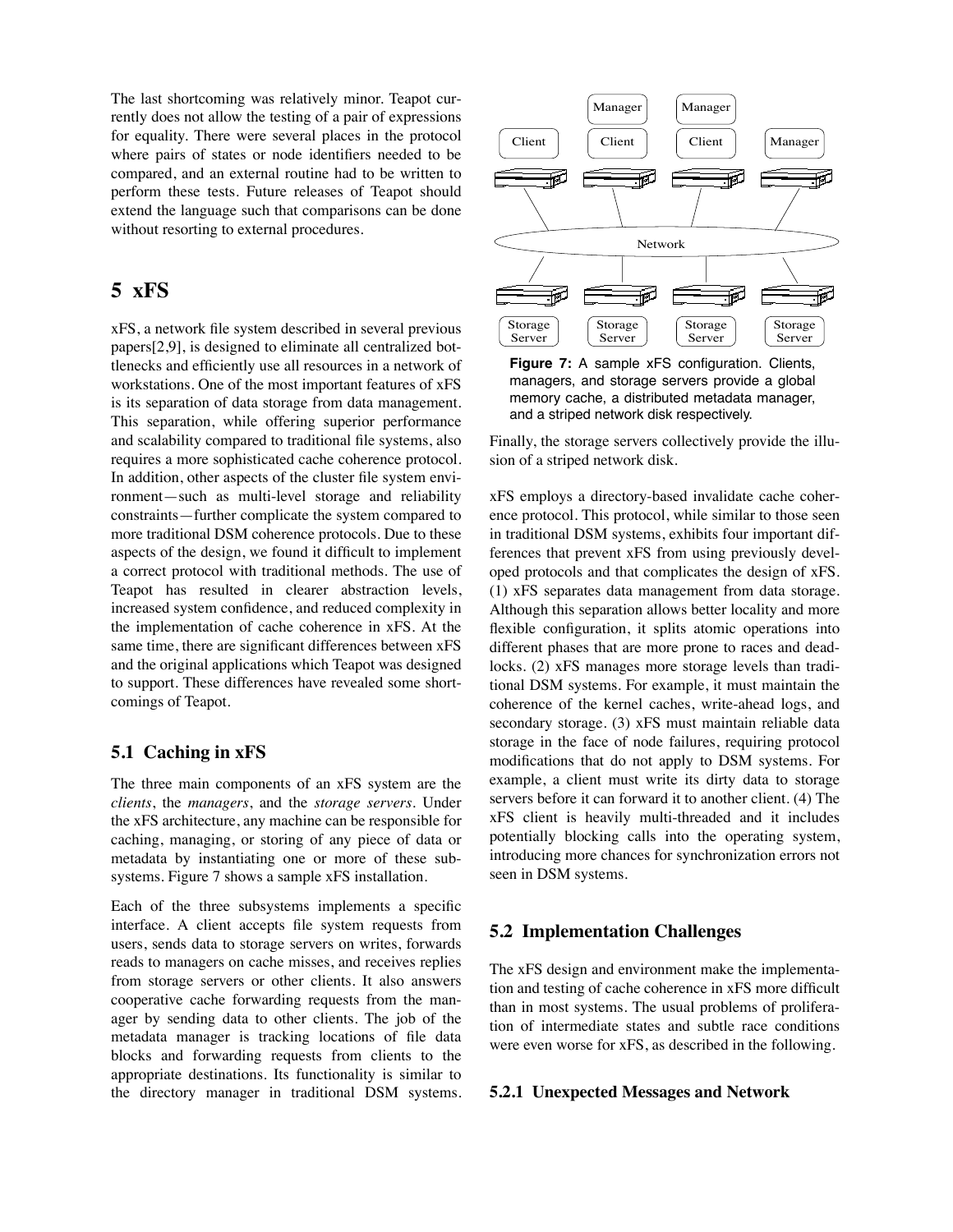#### **Reordering**

An xFS node can receive messages that cannot be processed in its current state. This is also a problem in most DSM coherence systems, but it is particularly pervasive in xFS because xFS separates data storage and control and thereby makes it difficult to serialize data transfer messages and control messages with one another: data transfer messages pass between clients and storage servers or between clients and clients while control messages pass between clients and managers or storage servers and managers.

The xFS protocol also suffers from the message reordering problems as mentioned in Section 2. Further compounding the problem, this protocol often allows multiple outstanding messages in the network in order to maximize performance. For example, an xFS manager does not wait until a client completes a forwarding request to continue, so a subsequent invalidate message can potentially reach the same client out of order. Although such ordering can be enforced at the communication layer[5], recent research has argued that this ordering is best expressed with application state[8]. Furthermore, even if the network ensured in-order messages between nodes, the causes mentioned in the previous paragraph would still require xFS to explicitly handle unexpected message arrivals.

#### **5.2.2 Software Development Complexity**

Managing the large number of states needed to implement the xFS state machine was a challenge. Although, intuitively, each block can be in one of only four states—*Read Shared*, *Private Clean*, *Private Dirty*, or *Invalid*—the system must, in fact, use various transient states to mark progress during communication with the operating system and the network. Dealing with unexpected or out of order messages, handling the separation between data storage and data management, maintaining multiple levels of storage hierarchy, and ordering events to ensure reliable data storage all increase the number of transient states needed to handle xFS events. Even a simplified view of the xFS coherence engine contains twenty-two states. One needs a systematic approach when dealing with this large state space.

As we were implementing the protocol, it became clear that the C language was too general. Despite our best intentions, aspects of implementations that were not related to protocol specification were mixed in. The result was less modular, less general, harder to debug, and harder to maintain. Although the xFS protocol is similar to many other DSM protocols, we have found it non-trivial to reuse or modify existing codes, due to their ties to the native environments.

#### **5.3 Teapot and xFS**

After several unsuccessful attempts at completing the cache coherence protocol using traditional development methods, we decided to rewrite the system using Teapot. Our experience with this domain specific language has been positive. In particular, the close ties between Teapot and the Mur $\Phi$  verification system have provided us with an effective testing tool for attacking the problem of unexpected event ordering; many of the bugs we found and corrected would have been extremely difficult to isolate through field testing alone. Furthermore, several aspects of the Teapot language have simplified the engineering complexity in our system.

#### **5.3.1 Testing for Unexpected Event Orderings**

Figure 8 shows an example of a bug in an early version of the xFS protocol that would have been difficult to isolate via field testing but which Mur $\Phi$  easily discovered. In this version of the protocol, we saw no need for the manager to maintain sequence numbers for its outgoing messages. If a receiver of a manager request was not ready to act upon it, it simply queued it for later processing. Mur $\Phi$  found the following deadlock bug:

Initially, client B is the sole cacher of a clean block. (1) Client C sends a read request to the manager. (2) The manager forwards the request to client B. To indicate that Client B should send the data to Client C via cooperative caching; the manager also updates its state to indicate that both client B and C are caching the data. (3) Meanwhile, client A sends a write request to the manager. (4) The manager sends a revoke request to client B, which arrives at client B before the previous forwarding message, invalidating its data. (5) The manager sends a second revoke request to client C, which client C queues, because its requested data has not arrived. (6) Client B sends a write request to the manager, which the manager queues, because its previously sent revoke message has not been acknowledged. (7) The delayed forward message from step 2 finally arrives, which client B queues, because its request to the manager has not been satisfied. Now we have finally reached a deadlock: client A is waiting for the manager to complete the revoke operations; the manager is waiting for client C to acknowledge the revoke request; client C is waiting for client B to supply the desired data; and client B is waiting for the manager to process its write request. One solution is to use sequence numbers to order the outgoing messages for a particular block from the manager, so the sequence of events seen by any client is consistent with the view of the manager.

#### **5.3.2 Reduced Software Development**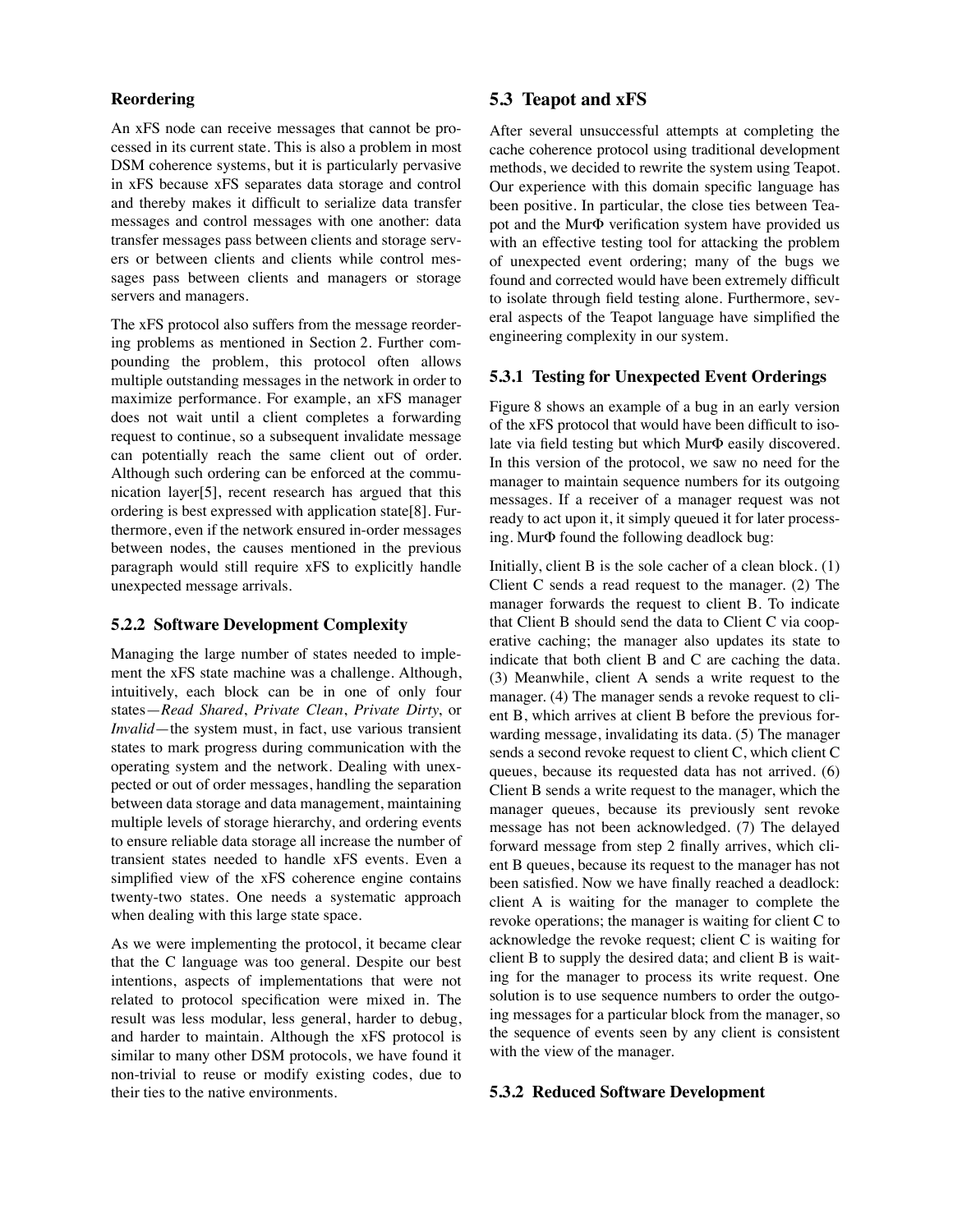

**Figure 8:** A sample deadlock discovered by the protocol verifier. The three clients are labeled with "A", "B", and "C". The manager is labeled with "M". In Figure (a), arrows denote the directions of the messages. The numbers denote the logical times at which messages are sent and/or received. Shown to the left of each host is a message queue, which holds the requests that are waiting to be processed. Messages that are not queued are processed immediately. In Figure (b), arrows denote the wait-for relationship, and the presence of a cycle indicates a deadlock. (a) (b)

#### **Complexity**

Four aspects of the Teapot language simplified the engineering of xFS. First, Teapot's continuations significantly reduced the number of states needed by xFS's protocol by combining each set of similar transient states into a single continuation state. Second, Teapot is a more appropriate notation for specifying coherence protocols because it is more restrictive and the specifications are written in a fairly stylized way; by matching the language to the task at hand, Teapot eliminates a source of bugs. Third, the domain-specific language forces one to concentrate on the problem at hand and separate it from other implementation details. In our case, the use of Teapot has resulted in more modular and more general-purpose code that is well isolated from the rest of the file system. Finally, the domain-specific language encouraged software reuse by isolating features that are common to the class of problems they are designed to solve. In our case, we were able to inherit many support structures such as message queues and state tables from other protocols supplied with the Teapot release, further reducing complexity and chances of errors.

### **5.4 Teapot Shortcomings**

Teapot was designed and is best suited for DSM environments in which the primitives available to protocol handler writers are limited and simple. The xFS coherence engine, on the other hand, must interact with other components of the system such as the kernel and the active message subsystem via more powerful operations such as system calls and thread synchronizations. This difference in terms of power and expressiveness of the handler primitives have revealed some shortcomings of Teapot that were not apparent in its original application domain.

The first shortcoming is the lack of support for multithreading. An xFS client is heavily multithreaded to support concurrent users and react to concurrent requests from the network, but the coherence engine generated by Teapot has a large amount of global state and is difficult to make thread-safe. Transforming the resulting Teapot coherence engine into a monitor was unsuccessful, as subtle thread deadlocks occurred when different xFS threads enter the coherence engine and other xFS modules in different orders.

The second shortcoming concerns blocking operations on local nodes, which occur frequently in xFS coherence handlers. For example, when an xFS client needs to invalidate a file data block it caches, it makes a system call to invalidate the data cached in the kernel. This system call might block, recursively waiting for some other event that requires the attention of the coherence engine. Although Teapot provides good support for blocking operations that wait for remote messages, using the same mechanism to handle local blocking operations is tedious. In the above example, one must split the synchronous system call into asynchronous phases, invent a new node to represent the kernel, invent new states for the kernel node, invent new messages the kernel must accept and generate, and write a number of handlers to tie all these elements together. Better support for local blocking operations would have significantly eased the xFS protocol implementation.

The third shortcoming concerns users' inability to add new arguments to Teapot handlers. We were faced with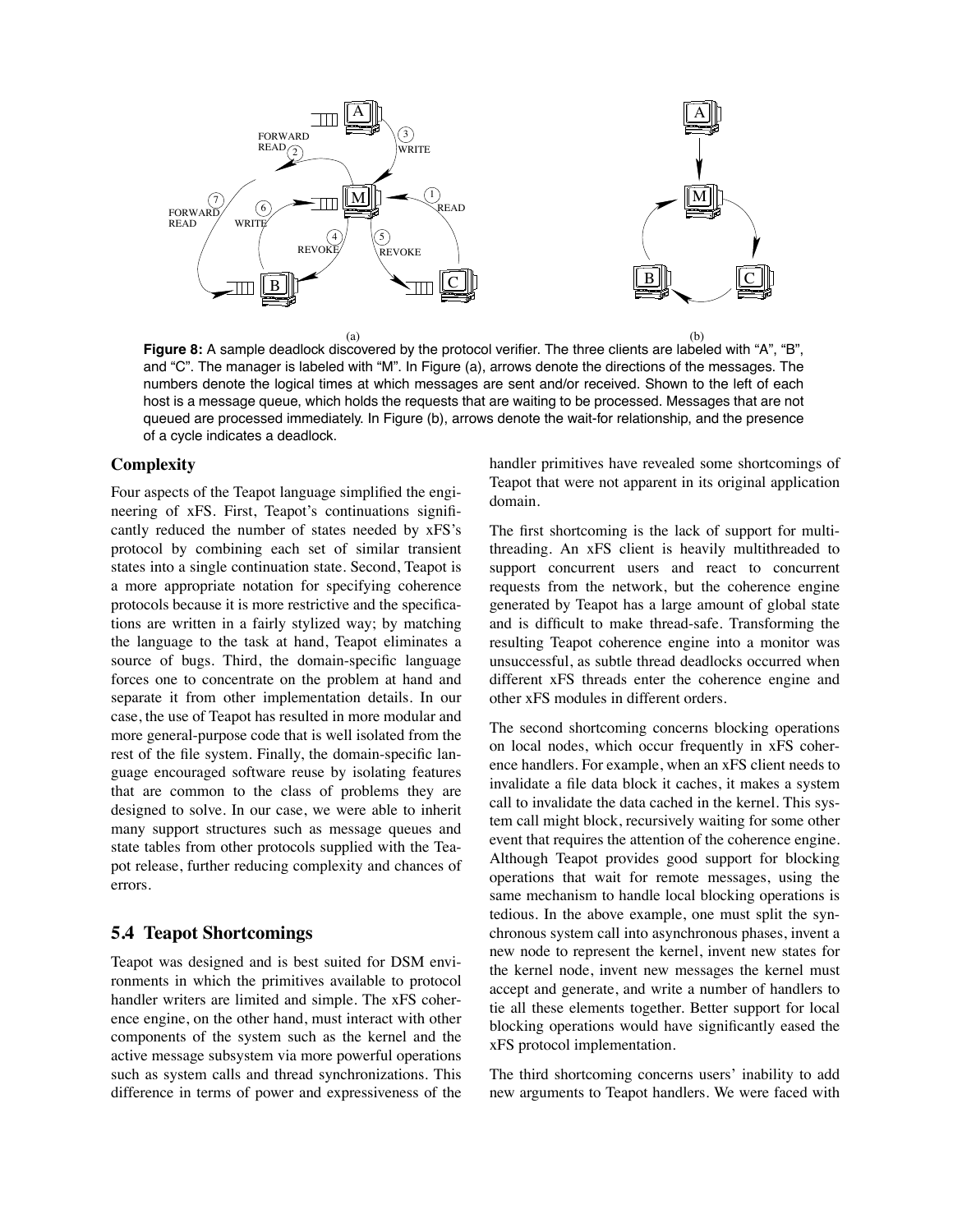the unpleasant dilemma of either modifying Teapot itself or simulating additional arguments via global variables. The former suggests a limitation of the model; the latter work around is bad software engineering and in particular, it makes the multithreading problem worse. A more severe restriction is Teapot's lack of support for operations that affect blocks other than the block on which the current message arrives. The problem arises, for example, when servicing the read fault of one block by an xFS client requires the eviction of a different block. This is similar to the problem encountered by LCM during its reconciliation phase.

### **6 Related Work**

The Teapot work most closely resembles the PCS system by Uehara et al. at the University of Tokyo [25]. They described a framework for writing coherence protocols for distributed file system caching. Unlike Teapot, they use an interpreted language, thus compromising efficiency. Like Teapot, they write protocol handlers with blocking primitives and transform the program into a message-passing style. Our work differs in several aspects. Teapot's continuation semantic model is more general than PCS's, which is a message-driven interpretation of a protocol specification. PCS's application domain is less sensitive to protocol code efficiency, so they do not explore optimizations. Finally, we exploit verification technology by automatically generating an input specification for the Mur $\Phi$  verification system.

Reactive programming languages, such as ESTEREL [4], are useful for describing reactive systems and realtime applications. Teapot resembles ESTEREL in that it provides a specification of the control part of the protocol, leaving data manipulation to separately written (often in C) support routines. Like ESTEREL, Teapot supports verification and can be translated to executable code. Teapot differs from ESTEREL in that its emphasis is on simplifying the task of programming complicated finite-state machines.

Wing et al. [27] present an eloquent case for using model checking technology with complex software systems, such as a distributed file system coherence protocols. We also use model checking technology, but our primary focus is on a language for writing coherence protocols, and on deriving executable code as well as the verification system input from a single source. They write the input to the model checker separately from their code, which introduces the possibility of errors.

Domain-specific languages have recently found considerable interest in the systems programming community. Recent examples include instruction-set description languages [22, 3], an interface description language for remote procedure call stub generation and optimization [11], and a specification language for automatically generating network packet filters [21].

## **7 Conclusion: Implications for Domain-Specific Languages for Systems Software**

It would be gratuitous to reiterate the successes and shortcomings of Teapot. Instead, we present some generalized insight gained from the Teapot exercise. While our experience has been with only one domain-specific language, we hope that our observations will be useful for designing other domain-specific languages, particularly for systems software. First, we make a few general conclusions, and then a number of detailed points that have emerged out of our experience with building and using Teapot.

- **•** We hope our work provides further and concrete evidence that it is better to build applicationspecific tools, than to program complex systems with ad-hoc code.
- **•** In our experience, it is more profitable to start with a focused domain-specific language or tool that solves a very specific problem to the satisfaction of a small user-community. Language extension and attempts at generalizing the application-domain should be considered only afterwards. Languages and tools with a large scope to begin with run the risk of being useful to no one, because they could take much longer to design and implement, and ultimately be less useful to users than a more focused tool.

### **7.1 How big to make the language?**

An important consideration when designing a domainspecific language is: how general should the language be? Teapot relies heavily on externally written routines. For example, it has to call a function SameNode to compare two values of the type NODE, because we could not decide how far, if at all, we wanted to support equality on opaque types in the language. Should procedure calls be a part of the language? If so, are there any restrictions to be observed in the code for the procedures? For example, Teapot does not allow Suspend inside called procedures.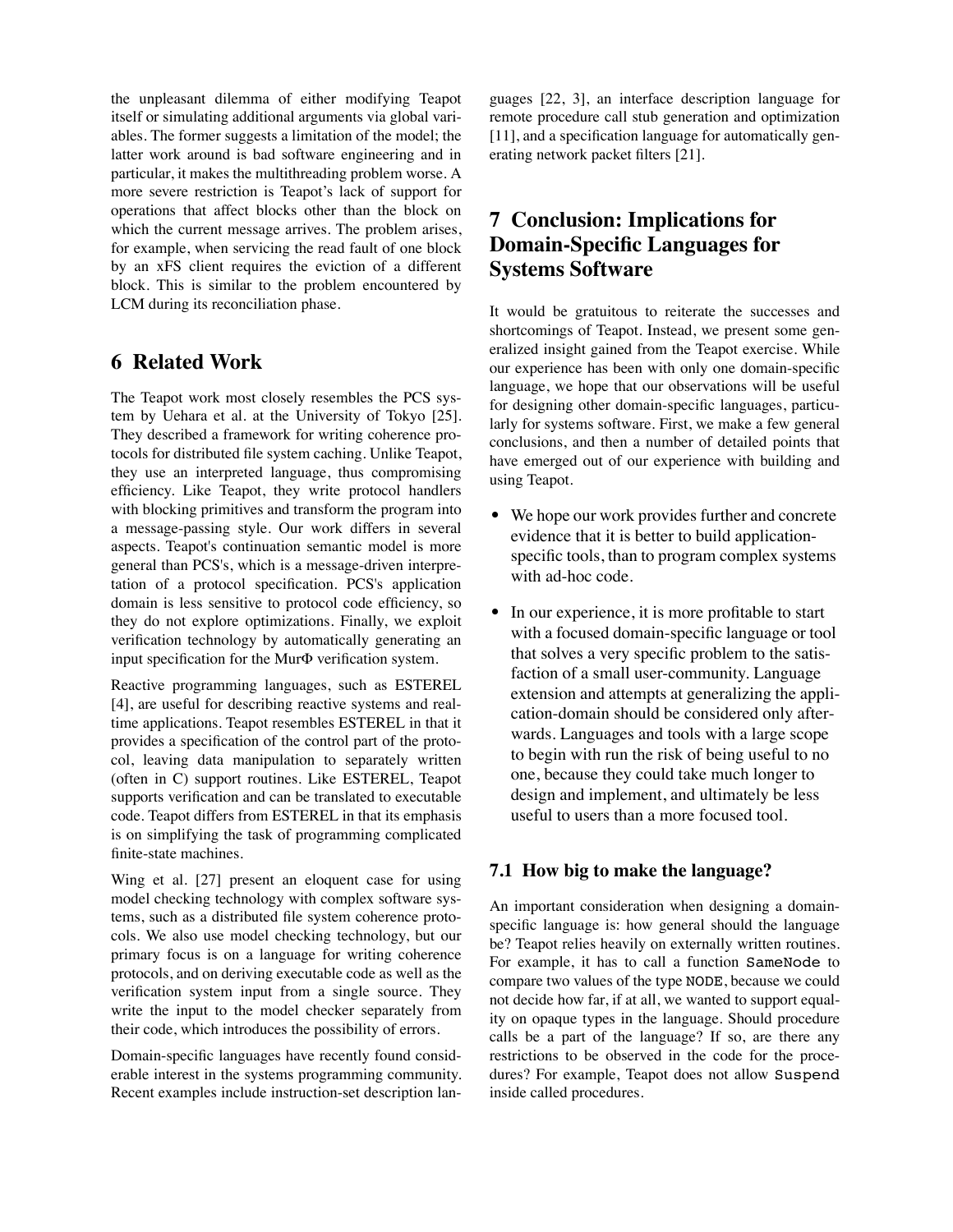Making a language more comprehensive has the advantage that less code needs to be written in external routines. However, a larger language is harder to learn, harder to implement fully, and harder to optimize. While smallness has virtues, a designer should not go overboard and apply senseless restrictions. In Teapot, for example, most users were unhappy about the fixed set of arguments that appeared as handler parameters.

Capturing the commonly occurring programming scenarios is an important role of domain-specific languages. Teapot, for example, incorporates carefully designed abstractions for waiting for asynchronous messages. However, these abstractions were less effective at capturing the scenario of waiting for asynchronous *events* in general. This kind of waiting in xFS had to be cast into the waiting-for-messages idiom using extra messages. In hindsight, the language could have been designed to support asynchronous events, with messages as a special case of events.

For problem domains where it makes sense, it is imperative to think about automatic verification from the very beginning. In Teapot, for example, we maintained a clear distinction between opaque types and their implementation. In fact, the language has no mechanism to describe the implementation of opaque types. This was done so the verification system and C code could provide an implementation suitable for their purpose, rather than providing a common base implementation which may be poor for both purposes. An example of such an abstract type is a list of sharers, which is implemented using low-level bit manipulation in C, but using an array of enumerated type  $0.1$  in Mur $\Phi$ . The language provides no pointers or dynamic memory allocation.

#### **7.2 Compiler issues**

Ideally, language users should only need to know the language definition, not the details of the language implementation. Even the popular general purpose languages fall short of this ideal by great distances, at least in the context of systems software. We have three observations in this regard. First, storage allocation policy should be made clear—programmers generally like to know where in memory particular variables live and what their lifetime is. In Teapot, the storage for state parameters was not clearly defined. It was not clear to the programmers how the memory management of continuation records happened. In fact, in the current implementation, unless Suspends and Resumes dynamically match, there would be a memory leak on continuation records, as we do not provide garbage collection. Fortunately, most protocols naturally have such balanced Suspend and Resume paths. Second, compiler optimizations should be explicitly specified and should be under user control. Even with all the virtues of verification, a systems programmer may need to go to low-level debuggers (perhaps for reasons unrelated to the coherence protocol). A restructuring compiler such as Teapot's makes the generated code harder to trace at runtime. Finally, despite these complications, we believe that aggressive optimizations are essential. In our experience, users are unwilling to compromise efficiency for ease of programming, particularly considering that speed is often the main purpose of distributing a computation.

### **7.3 Threads**

As thread programming enters the mainstream, if domain-specific languages are used to generate components of systems software, their designers must pay close attention to thread support. Even when the language does not currently support threads, if it is successful, sooner or later users with multithreading needs would want to use it. The DSL designer, due to her unique knowledge of the internals, should be prepared to provide recommendations, if not a full implementation, of thread support. The first observation from our experience is that thread support cannot be treated as an afterthought; instead it must be an integral part of the early language design. When we attempted to make Teapot thread-safe as an add-on, we quickly discovered that global state made this an error-prone process. Even though we only introduced a small number of coarse grain locks, they frequently led to subtle synchronization problems because these locks were not exposed at the interface level. They broke abstractions and could easily lead to deadlocks. The second observation concerns the different alternatives that can enable the module written in a domain-specific language to interact with other multithreaded components. We have found that a viable alternative to making Teapot thread-safe is to turn the generated code into a single threaded *event loop* [20]. Instead of allowing multiple threads to execute concurrently in the cache coherence state machine, these threads interact with the single thread of the state machine via events. This approach eliminates unnecessary thread synchronizations inside the state machine.

### **7.4 Distribution and Cost of Entry**

Most users would be reluctant to even install a new programming language, much less learn it. Thus, designers of domain-specific languages should be prepared to do considerable hand-holding: provide a very complete set of examples, documentation, and a distribution that builds "out-of-the-box". The xFS group found that hav-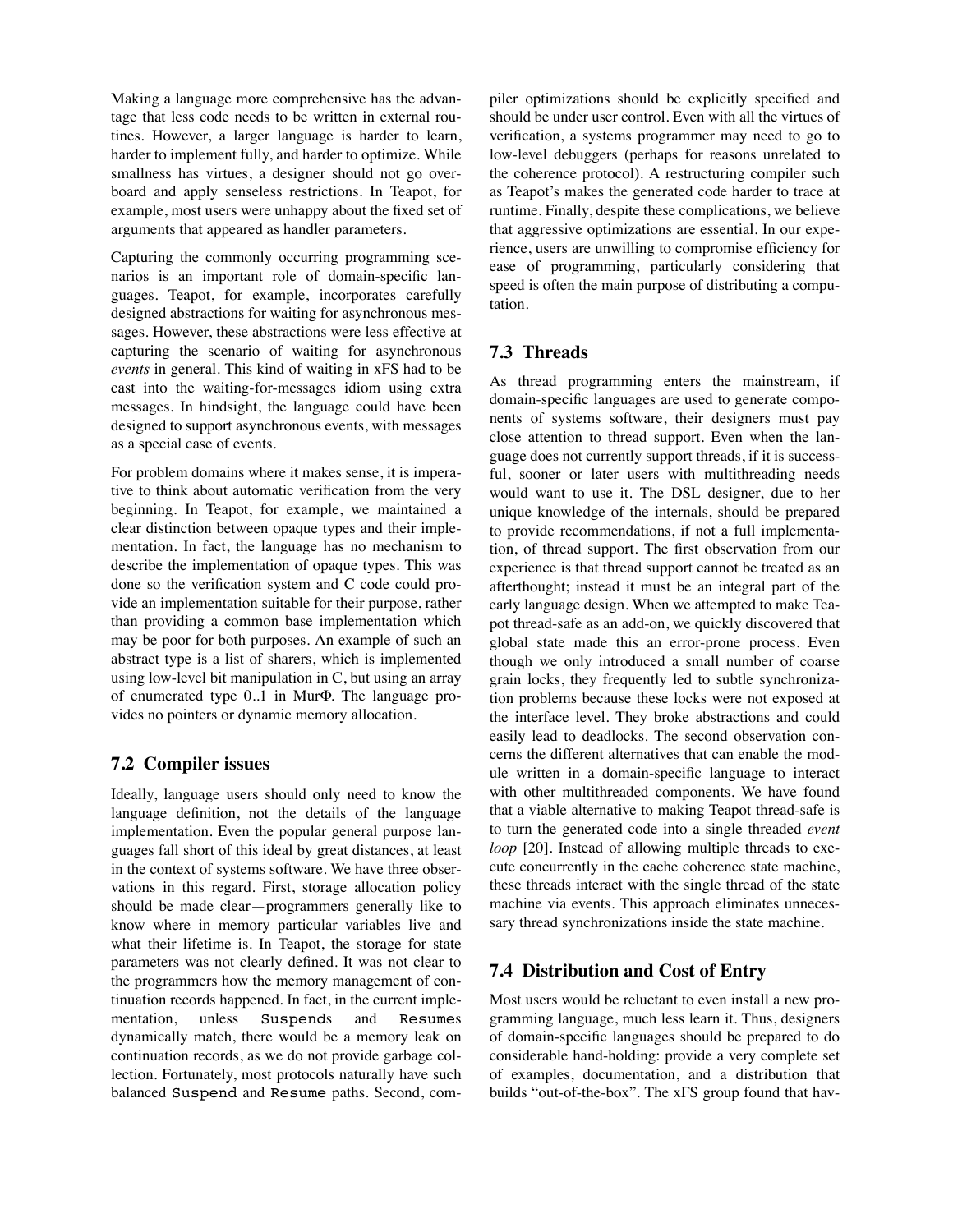ing a set of complete examples was a crucial aid to adopting Teapot. However, in the case of Teapot, we faced two stumbling blocks: we had to ask our users to go pick up SML/NJ compiler from Bell Laboratories, and the Mur $\Phi$  system from Stanford. Many people gave up at this point, even when we offered to lead them through obstacles. Perhaps clever *perl* scripts could be built which would pick up the right software from web. To add to our difficulties, all the pieces of our system—  $SML$  compiler, Mur $\Phi$  compiler, and the Teapot source—were constantly in flux and it was very difficult to maintain coherence [sic]. We see no easy way out of this situation. From the point of view of distribution, it would be best to provide everything in portable C code. However, without drawing upon previously distributed software, we couldn't have built Teapot in a reasonable amount of time.

### **7.5 A spade is not a general-purpose earthshattering device**

A tool-builder should be up front about what a tool does and does not do. Despite our care, several people thought of Teapot as a verification system, which it is not. In fact, we got an inquiry about Teapot which implied that we have discovered a more practical way of doing model-checking, rather than brute-force statespace exploration! Also, we note that Teapot is not directly suitable for describing hardware cache-coherence controllers because it permits unbounded levels of continuations. We were also asked why Teapot would not be suitable for model-checking systems unrelated to cache-coherence. These observations became apparent when people forced us to think beyond the context of Blizzard style DSMs. One should think carefully about a language's or system's restrictions and why they exist from the beginning, so as not to unnecessarily frustrate potential users.

## **8 Availability**

Teapot is freely distributed. Please see the Teapot page for the latest version: http://www.cs.wisc.edu/ ~chandra/teapot/index.html

## **References**

[1] Anant Agarwal, Ricardo Bianchini, David Chaiken, Kirk L. Johnson, David Kranz, John Kubiatowicz, Beng-Hong Lim, Kenneth Mackenzie, and Donald Yeung. The MIT Alewife Machine: Architecture and Performance. In *Proceedings of the 22nd Annual International Symposium on Computer Architecture*, pages 2–13, June 1995.

- [2] T. Anderson, M. Dahlin, J. Neefe, D. Patterson, D. Roselli, and R. Wang. Serverless Network File Systems. *ACM Transactions on Computer Systems*, 14(1):41– 79, February 1996.
- [3] Mark W. Bailey and Jack W. Davidson. A Formal Model of Procedure Calling Conventions. In *Conference Record of POPL '95: 22nd ACM SIGPLAN-SIGACT Symposium on Principles of Programming Languages*, pages 298– 310, San Francisco, California, January 1995.
- [4] G'erard Berry and Georges Gonthier. The ESTEREL Synchronous Programming Language: Design, Semantics, Implementation. Technical Report nn, Ecole Nationale Sup'erieure des Mines de Paris, nd.
- [5] K. P. Birman, A. Schiper, and P. Stephenson. Lightweight Causal and Atomic Group Multicast. *ACM Transactions on Computer Systems*, 9(3):272–314, August 1991.
- [6] John B. Carter, John K. Bennett, and Willy Zwaenepoel. Implementation and Performance of Munin. In *Proceedings of the 13th ACM Symposium on Operating System Principles (SOSP)*, pages 152–164, October 1991.
- [7] Satish Chandra, Brad Richards, and James R. Larus. Teapot: Language Support for Writing Memory Coherence Protocols. In *Proceedings of the SIGPLAN '96 Conference on Programming Language Design and Implementation (PLDI)*, May 1996.
- [8] D. R. Cheriton and D. Skeen. Understanding the Limitations of Causally and Totally Ordered Communication. In *Proc. of the 15th ACM Symposium on Operating Systems Principles*, pages 44–57, December 1993.
- [9] M. Dahlin, R. Wang, T. Anderson, and D. Patterson. Cooperative Caching: Using Remote Client Memory to Improve File System Performance. In *Proc. of the First Symposium on Operating Systems Design and Implementation*, pages 267–280, November 1994.
- [10] David L. Dill, Andreas J. Drexler, Alan J. Hu, and C. Han Yang. Protocol Verification as a Hardware Design Aid. In *1992 IEEE International Conference on Computer Design: VLSI in Computers and Processors*, pages 522–525, 1992.
- [11] Eric Eide, Kevin Frei, Bryan Ford, Jay Lepreau, and Gary Lindstrom. Flick: A Flexible, Optimizing IDL Compiler. In *ACM SIGPLAN Conference on Programming Language Design and Implementation, Las Vegas*, Las Vegas, Nevada, June 1997.
- [12] Michael J. Franklin, Michael J. Carey, and Miron Livny. Transactional Client-Server Cache Consistency: Alternatives and Performance. *ACM Transactions on Database Systems*, November 1996.